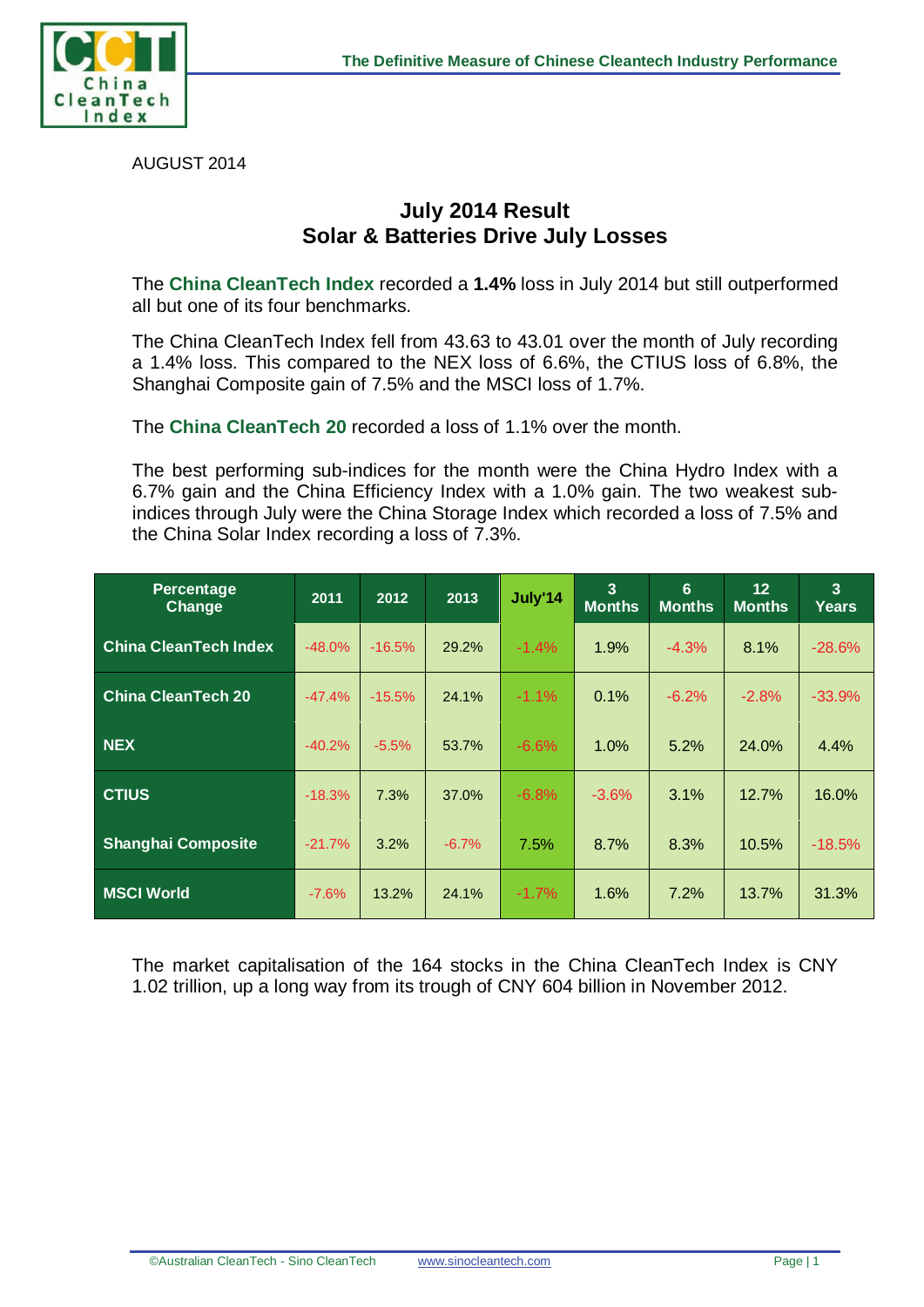

The month's performance was driven by 14 companies having share price losses of more than **20%**. The greatest percentage losses were recorded by **RINO International Corporation (RINO), HC Semitek (300323.SZ) and Jiangxi Ganfeng Lithium (002460.SZ)** 

These were partially offset by gains from other companies with 8 companies having gains of more than **20%**. The greatest percentage gains were recorded by **LED International Holdings (LED.L), Hanwei Energy Services (HNWEF.PK) and SmartHeat Inc (HEAT).**

These best and worst performers are shown in the table below.

| <b>July 2014</b>                                                                                                              |                                                                                                                         |  |  |  |  |
|-------------------------------------------------------------------------------------------------------------------------------|-------------------------------------------------------------------------------------------------------------------------|--|--|--|--|
| <b>Best Performers</b><br><b>Share Price Gain &gt; 20%</b>                                                                    | <b>Worst Performers</b><br><b>Share Price Loss &gt; 20%</b>                                                             |  |  |  |  |
|                                                                                                                               | China Energy Recovery Inc<br><b>HC Semitek</b><br>Hebei Sailhero Environmental Protection High-tech                     |  |  |  |  |
| Cofco Biochemical (Anhui)<br>China Clean Energy Inc.<br>Hanwei Energy Services                                                | <b>RINO International Corporation</b><br>Canadian Solar Inc.<br>Hanwha Solarone Co Ltd                                  |  |  |  |  |
| LED International Holdings Ltd.<br>SmartHeat Inc.                                                                             | JinkoSolar Holding Co., Ltd.<br><b>LDK Solar</b>                                                                        |  |  |  |  |
| Tianli Environmental Protection Eng Co<br>China Solar & Clean Energy Solns., Inc.<br>Shanghai Canature Environmental Products | Neo Solar Power Corp<br>Suntech Power Holdings<br>Hunan Corun New Energy Co., Ltd.<br>Jiangxi Ganfeng Lithium Co., Ltd. |  |  |  |  |
|                                                                                                                               | China Recycling Energy Corp.<br>Shanghai Taisheng Wind Power Equipment                                                  |  |  |  |  |

The China Cleantech Index is updated each month and published on the SinoCleantech website at [www.sinocleantech.com.](http://www.sinocleantech.com/) It is published internationally in conjunction with Cleantech Investor [\(www.cleantechinvestor.com\)](http://www.cleantechinvestor.com/) and in China in conjunction with Top Capital [\(www.topcapital.cn\)](http://www.topcapital.cn/).

Monthly results can be emailed directly to interested parties by signing up to the distribution list at [http://www.sinocleantech.com/e/cleantech\\_index.html.](http://www.sinocleantech.com/e/cleantech_index.html)

## **FURTHER INFORMATION:**

John O'Brien Managing Director, Sino CleanTech Ph: +61 419 826 372 [john.obrien@sinocleantech.com](mailto:john.obrien@sinocleantech.com) 

Dorothy Zhao Manager, Sino CleanTech Australia: +61 432 294 989 [dorothy.zhao@sinocleantech.com](mailto:dorothy.zhao@sinocleantech.com)